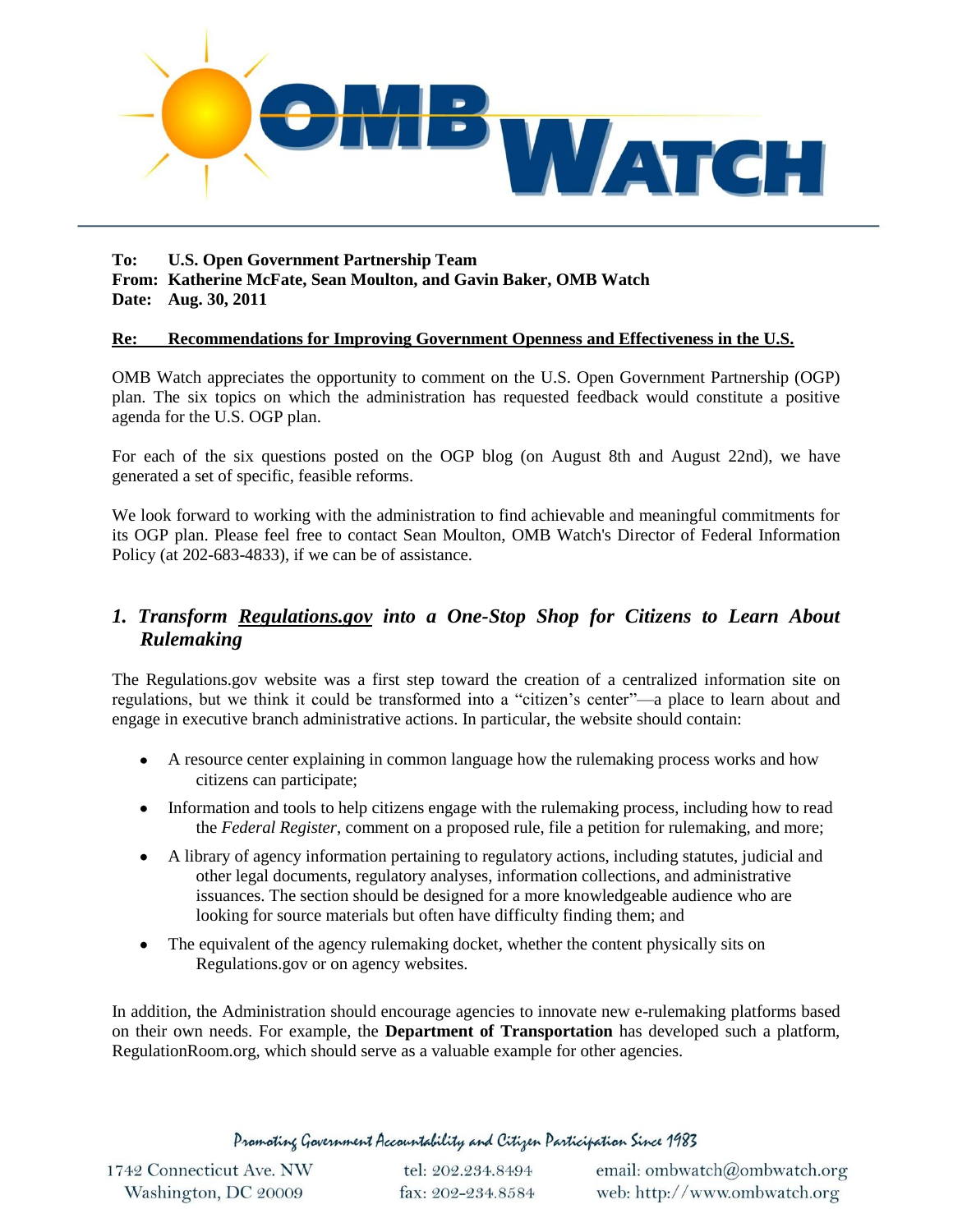## *2. Establish Federal Website Standards that Encourage Proactive Disclosure, Identification of Public Priorities, and Visualization Tools*

## **Create a Vision for Federal Websites**

The current guidance on federal websites (OMB Memorandum M-05-04) does not articulate a vision of what agency websites are for or what agencies should seek to accomplish with their websites. The new policy should explain that agency websites are a central method for agencies to offer information and services to citizens, broaden public understanding of what the agency does, and facilitate citizen participation with the federal governance structure. This vision would echo the administration's longstanding commitment to open government.

#### **Maximize Proactive Disclosure of Government Information**

The new policy should direct agencies to use websites to maximize the proactive disclosure of government information. In particular:

*Set a Document Disclosure Goal:* The administration should set a government-wide document disclosure goal (e.g., a total of 1 million new high-value documents online by the end of 2012). Such a goal would encourage agencies to think creatively about which documents represent the highest value. In the process, agencies should engage stakeholders, including FOIA requestors and website visitors, to gather input on which documents are the most sought after.

*Expand the Information Required on Websites:* The new policy should expand the floor of information that all agencies must consistently post on their websites. The current guidance establishes certain categories of information to be disclosed (Attachment, Section 3F), but these categories needs to be significantly expanded. The new list of categories should draw from the recommendations of the open government community's "transparency floor" and create a standard for transparency and accountability across agencies. The information should shine a light on fundamental agency activities and strengthen public trust in government through disclosure. For example, the new policy should direct agencies to:

- Post their FOIA logs and update them weekly;
- Post the calendars of department heads (i.e. Secretary and equivalent) and update them weekly; and
- Post their visitor logs at least monthly.

#### **Maximize the Usability of Information on the Website**

The new policy should direct agencies to use websites to maximize the usability of information and outreach to agency audiences. In particular:

*Expand and Improve Online Tools:* The new policy should direct agencies to expand and improve online tools to help Americans use and understand government information. Tools that increase access to significant health, safety, and environmental information should have priority, as should information that increases democratic accountability and engagement of on Americans in the decision-making process.

*Improve Interoperability and Re-use of Government Data: In addition to developing or commissioning* tools, agencies should facilitate re-use of agency information by external developers. Improving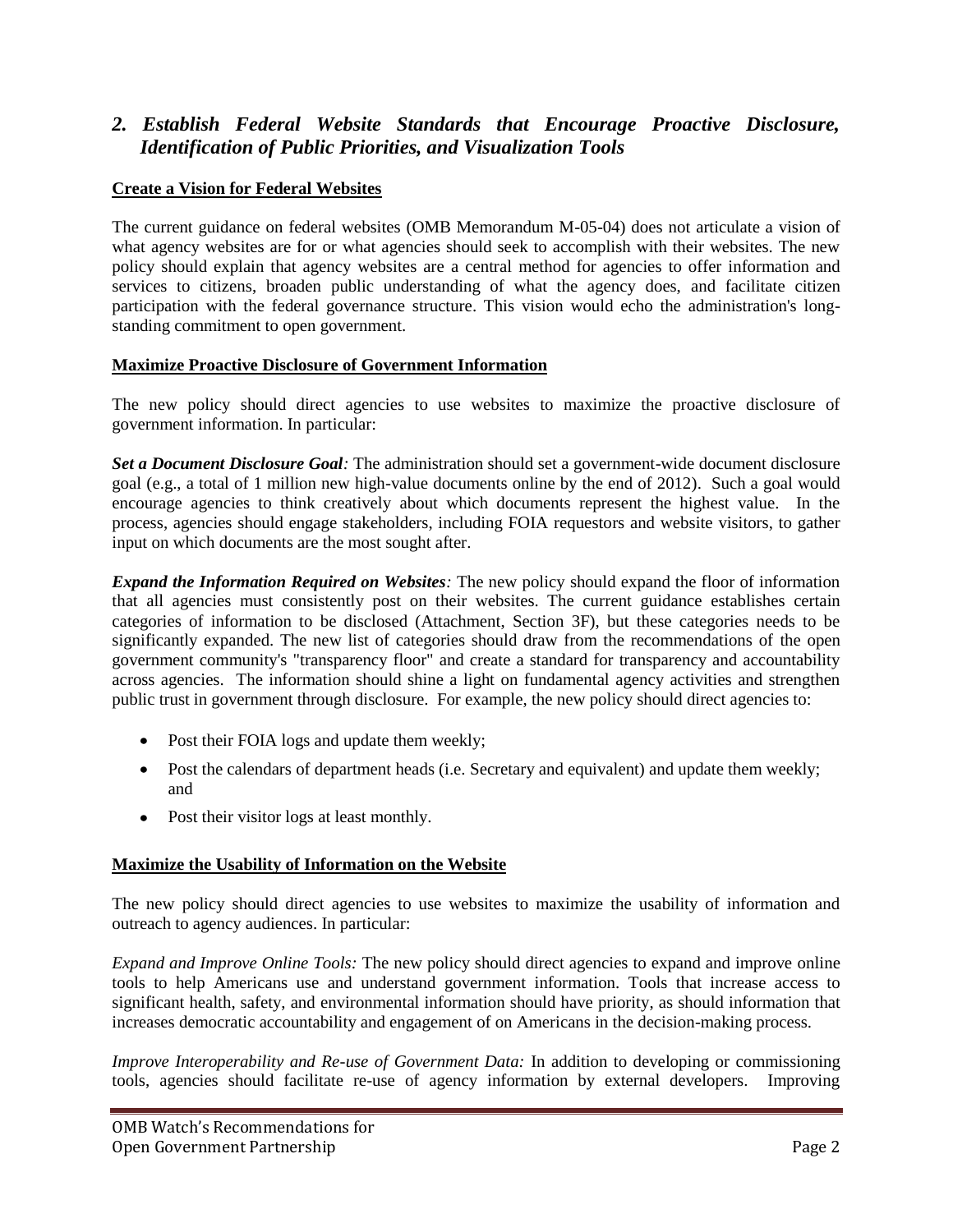interoperability of datasets with other information and tools from inside and outside the government would be a top priority to facilitate increased re-use of data. Agencies should also publish information in open machine-readable formats such as XML, offer bulk downloads and APIs, publish data dictionaries, and minimize copyright restrictions.

*Reach Out to User Communities:* The new policy should direct agencies to reach out to user communities. This outreach should include publicizing the information and tools that agencies produce, training communities on how to use it, and soliciting feedback on how to improve or expand the information and tools that agencies produce. Agencies should be sure to reach out not just to their existing user base but also to other communities that could be empowered by the information, such as environmental justice communities.

## **Create an E-FOIA System**

The new website policy should allow the public to submit and track Freedom of Information Act (FOIA) requests, and to receive responses electronically on the agency website. Furthermore, the new policy should direct agencies to comply with the best practices identified by the Office of Government Information Services (OGIS) related to web sites.<sup>1</sup> In particular, the policy should direct agencies to:

- Allow the public to submit electronic requests either by email, which would require including posting the email address on their website and in their FOIA regulations, or through the agency's website, which would require establishing a web form for requests;
- Include an easy-to-understand explanation of how to submit a FOIA request, how the agency will process their request, and the individual's rights and responsibilities under the agency's FOIA procedures. Agencies should also include links to more detailed information such as the agency's FOIA regulations, the OGIS website, and FOIA.gov;
- Ensure that requesters can communicate easily with the agency by widely publicizing the contact information, including telephone and email address, of the FOIA office. Agencies should also allow requestors to receive ongoing communications and updates electronically;
- Establish an online service to allow requesters to automatically check the status of their request or appeal by entering the tracking number in a website;
- Establish categories of records that can be disclosed [i.e., proactively posted online] regularly; and
- Post online, in a searchable system, all significant documents released under FOIA without waiting for a second FOIA request. This effort should be expanded, as feasible, to more routine disclosures and documents released prior to the practice of online posting.

#### **Improve Website Management**

The new policy should improve the management of federal websites. Specifically:

*Solicit Feedback:* The new policy should direct agencies to solicit feedback from users, including surveying visitors, analyzing usage data, analyzing search position, surveying agency constituents about their awareness of agency websites, and conducting focus groups with current or potential user communities.

<sup>1</sup> http://www.archives.gov/ogis/resources/bestpractices.pdf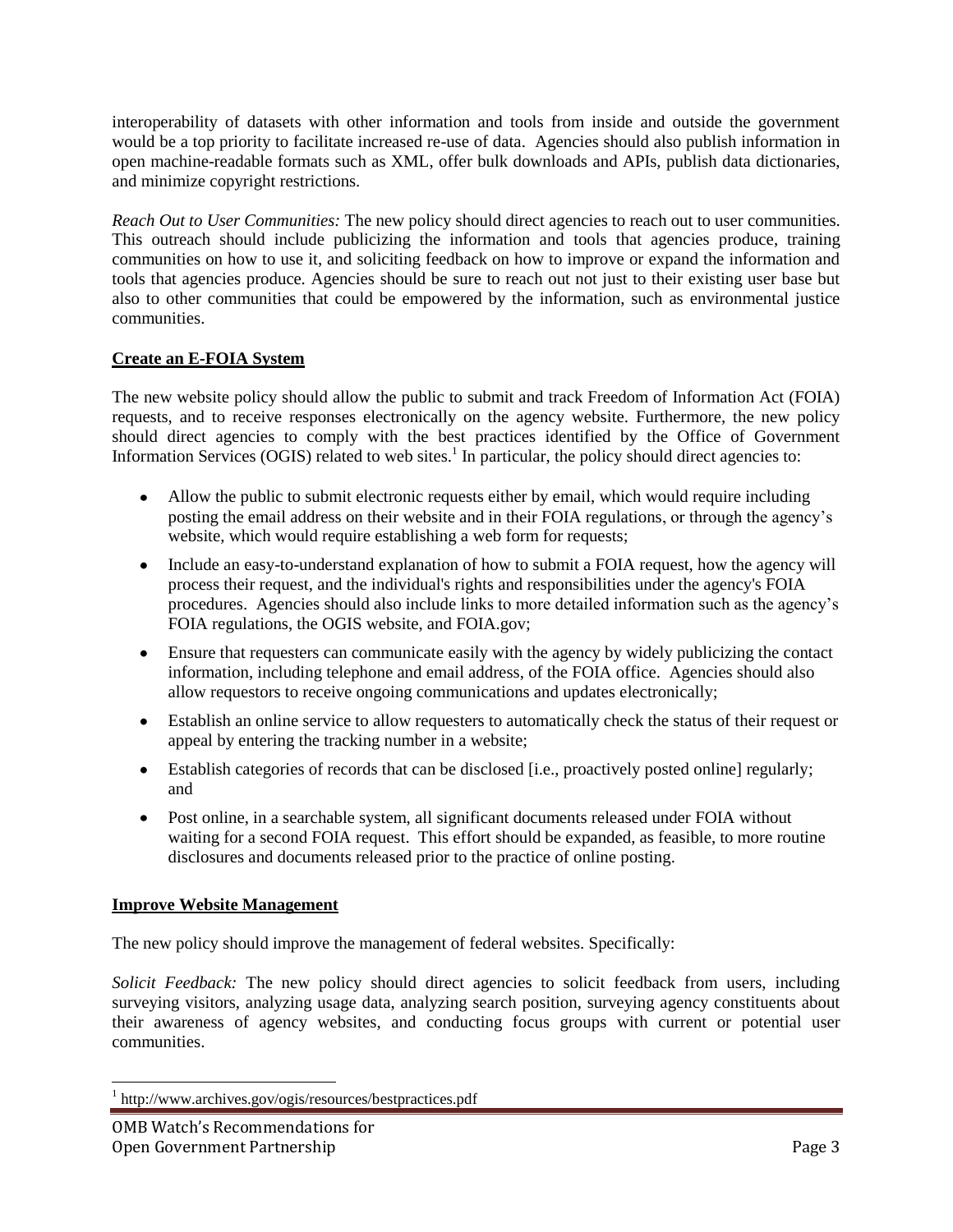*Review Performance:* The new policy should direct agencies to conduct regular reviews of website performance and utilize the feedback received from the public. This should include review of how well the agency is maximizing proactive disclosure, maximizing usability and outreach, and supporting the FOIA system. These agency reviews should be accompanied by more active government-wide oversight.

*Keep Policy Current:* The new policy should establish a process under which the administration will review and update the web policy at least every 5 years and updated if needed in order to stay current with technological changes.

# *3. Improve Data.gov with Common Data Formats, Identifiers, and User-friendly Interfaces*

While much of the information on Data.gov is of significant value to the American public, much of the information is currently posted in forms that limit its use. We understand and support the role of Data.gov as a "warehouse" of bulk government information for more technical users; however, the government has a responsibility to actively disseminate significant information to the public, not just passively make it available. Therefore, the administration should direct agencies to identify data of interest to the public as a basis for developing new interfaces or improving existing interfaces to explore that data.

#### **Improve the Organization of the Site**

The interface of Data.gov should be further enhanced to make it more intuitive and engaging for members of the public. The large number of datasets currently posted makes it difficult to find a particular database of interest. If information is difficult and time consuming to find, it can entirely negate the benefit of disclosing it online. The site does not organize agency datasets by topic or office, and it provides only a limited set of categories to bring together data from different sources on similar topics.

For instance, the Environmental Protection Agency currently has 1,602 datasets posted on Data.gov. Without topic folders or some other organizing feature, this means users must scroll through screen after screen in search of the appropriate data. Similarly, the categories only offer the broadest perspectives such as Environment or Natural Resources or Geography and Environment, each of which also returns long lists of dataset entries to scroll through. We recommend the use of subtopic folders that can be expanded or closed to allow users to limit their browsing to only those datasets that are related to their interest area. The site could also use more robust tagging or metadata to enable the public to bring together information on more specific topics.

#### **Enhance Interoperability and Facilitate Reuse**

The administration should also undertake an effort to promote common data and metadata formats, as well as common identifiers, to be used across agencies. Common data and metadata formats are needed for names, descriptions, hierarchical relations and other useful properties such as geo-coordinates (see unique entity identifier). Additionally, we need common data on reoccurring public activities such as permits, certificates, reports, transactions, etc. Finally we need common data on the public statistics (counts, percentages, rates, indexes, etc.) used across agencies such as employment rate or consumer price index. Common categories should be defined in a centralized federal namespace. Individual agencies should define their unique categories in the same format in their own namespaces.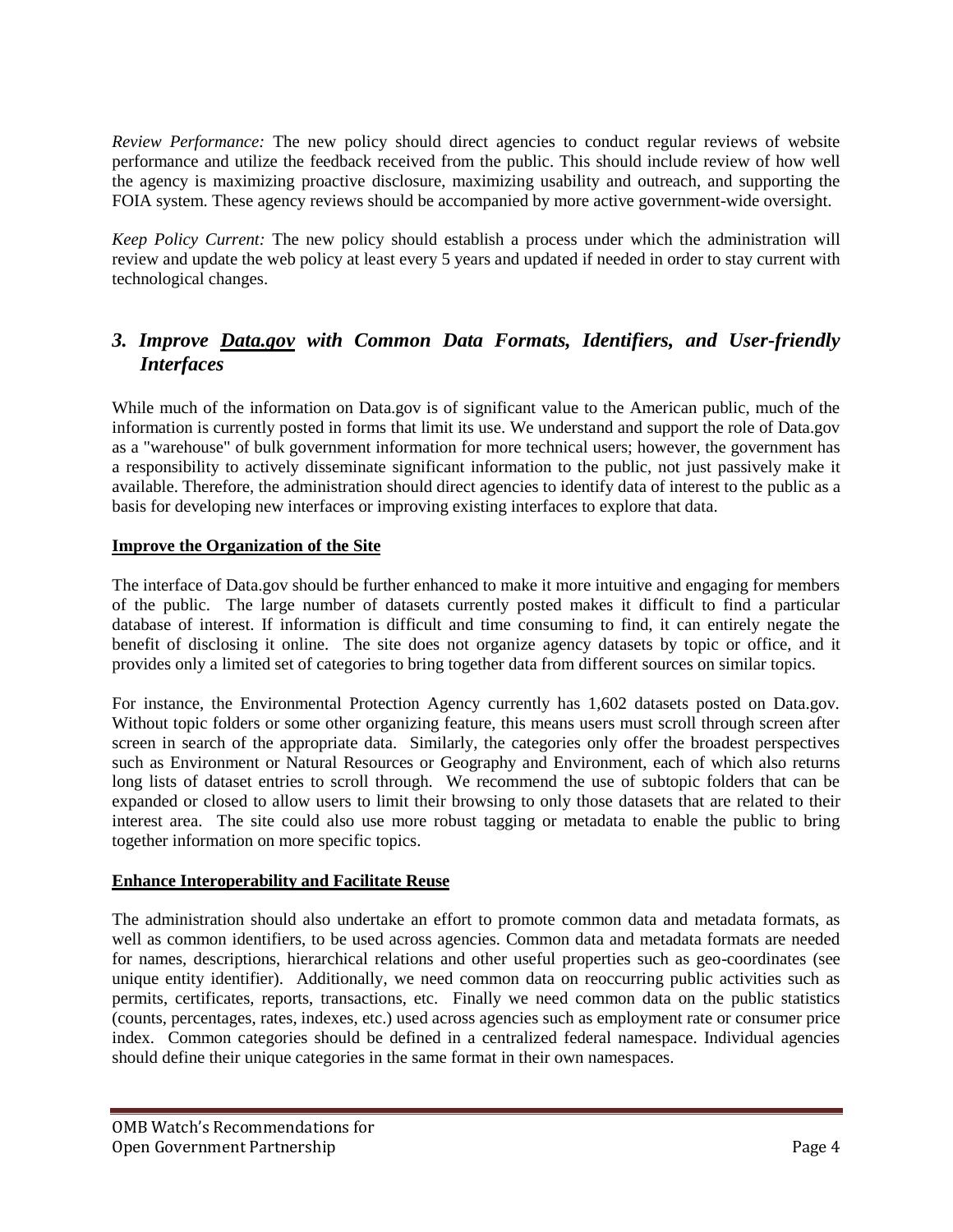#### **Develop New Interfaces and Visualizations**

The administration should further encourage agencies to develop, commission, and improve user-friendly interfaces and visualizations to help Americans understand government data. The administration should direct agencies to expand efforts to identify data of interest to the public as a basis for developing new interfaces or improving existing interfaces to explore that data.

#### **Solicit User Feedback**

The Data.gov program should work with agencies to better publicize the information available on Data.gov and to train potential users, including journalists, librarians, and community organizations. In addition, the program should expand mechanisms to solicit user feedback in order to inform the program's activities to add and improve datasets and tools.

## *4. Strengthen Records Management with Smarter IT Investments and Email Policy*

The administration should consider significant reforms to records management, particularly electronic records. As initial recommendations:

#### **Include Full-Circle Transparency in IT Investments**

Agencies should ensure that records management is fully considered when investing in new IT systems or upgrading existing ones. Many of the failures of electronic records management are owed to the fact that records management concerns are often absent from the considerations of adopting new IT systems. Agencies need to change their procurement process to avoid acquiring or designing limited proprietary systems that fail to address their record management needs. Instead, agencies should be proactive in ensuring that new IT systems will meet their needs to efficiently and effectively preserve and manage the records created, stored, and transmitted by those systems.

Agencies must approach IT investments as part of a larger, longer-term strategy to establish systems that work together throughout and between agencies. Maximizing interoperability will be an important standard to target, not only to create systems that work together, but also to protect against current IT investments becoming dead-end projects that fail to work with the next generation of technologies. This will require changes in how agencies draft Requests for Proposals on IT projects as well as how the procurement personnel evaluate the bids received. Agencies should also ensure that acquisition personnel appropriately consult with IT and records management personnel. Additionally, mechanisms should be developed to gather and share across agencies more robust evaluations of purchased IT systems and their records management performance to share the best solutions and avoid repeating mistakes.

Given the nearly constant growth of information being managed by agencies, it is imperative that agencies seek out systems that provide as much automatic management and disclosure as possible. A key challenge to this need is the reality that information collected by agencies can often contain portions that should legitimately be withheld from disclosure (confidential business information, privacy, national security, etc.). To the extent possible agencies should pursue IT systems that offer solutions to this problem of mixed information (disclosable/nondisclosable). This could be through the upfront structuring of information collections into disclosable and non-disclosable portions and/or that allow agency information managers to easily redact portions electronically.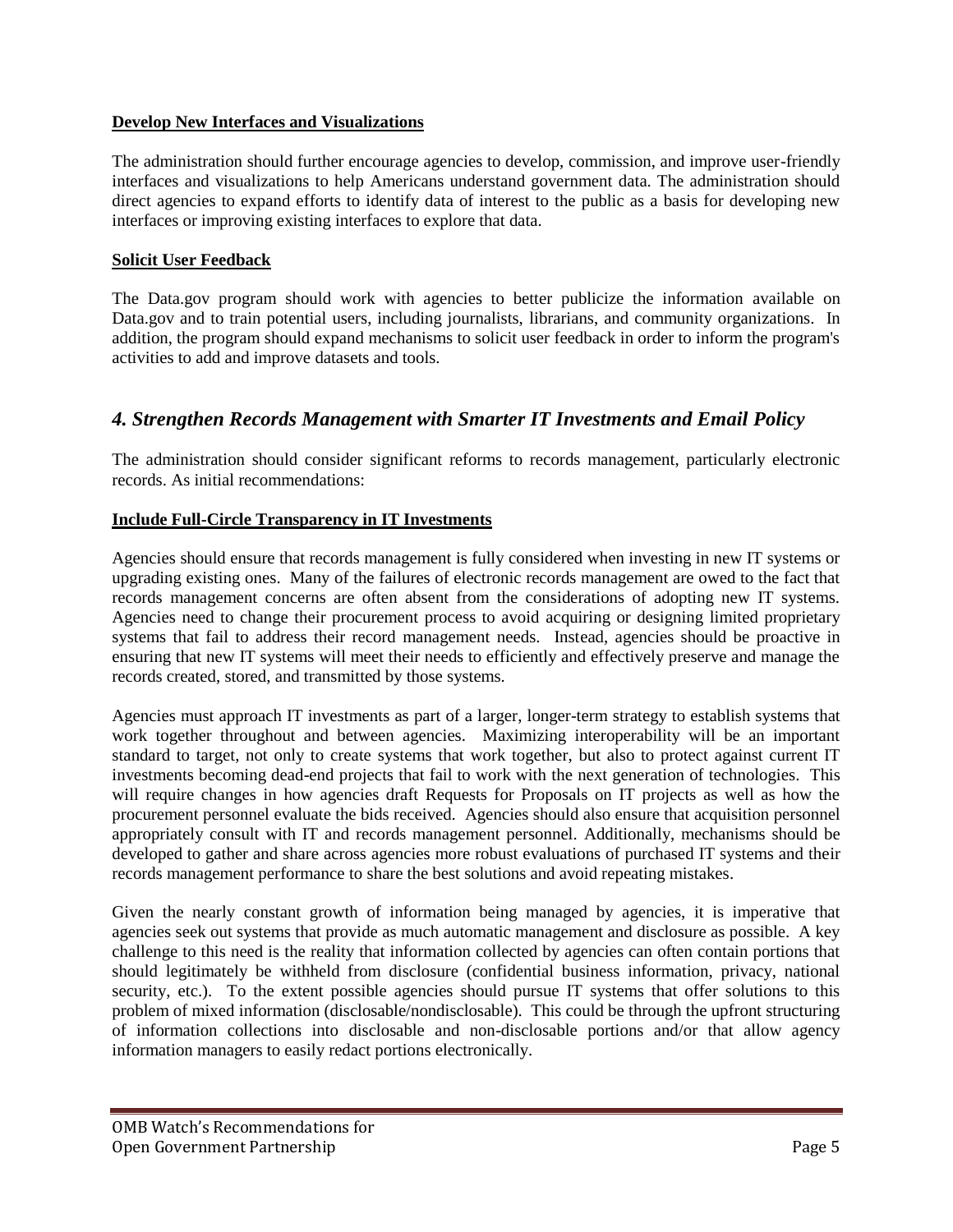Finally, agencies should also consider the suitability of IT systems to efficiently and effectively respond to the full range of potential future uses for information created and stored by those systems, such as responding to FOIA requests, proactively disclosing information, and sharing information among various government IT systems. Such multiple use applications could improve agency compliance with other requirements and mitigate cumulative costs.

## **Prohibit the Use of Personal Email Accounts**

The government should prohibit employees from conducting official business using personal email, phone or other communication accounts. Under the current records management regulations (36 CFR 1236.22), agencies may permit personnel to conduct business using personal email and other accounts if such communications are appropriately preserved. However, the regulations do not provide any mechanism for ensuring proper preservation.

The regulation should be revised to state that personnel, as a matter of course, should only use official, adequately-preserved systems for email and other communications. Any exceptions should be strictly limited to exigent circumstances such as system outage, with strong and effective requirements to preserve records created in unofficial systems as soon as possible. The regulations should also be clear that any work-related messages that personnel may receive at a personal email address must be forwarded as soon as possible to their official account, and that personnel should inform the senders of any such messages that the sender should instead contact them at their official address. Agencies should ensure this new policy is clearly communicated to all current and new personnel and take appropriate steps to ensure compliance, with guidance and oversight from NARA.

# *5. Make Regulatory Compliance Information More User-Friendly*

# **Allow Effective Searching and Saving**

Agencies should ensure that enforcement and compliance data is presented in a manner that allows robust searching and exploration. Websites should provide a variety of search criteria and qualifications to allow users to target data. Without multiple criteria that allow users to customize their searches, the results of searches are immense, overwhelming amounts of poorly sorted and poorly organized data. The addition of specific search criteria can help make the data results more manageable for users. Users should, ideally, have search options to narrow the results by broad location and violation information, for example.

# **Generate User-Friendly Visual Tools**

Government websites should present data in ways that help the public to easily understand the information. The best way to foster usability is to present summary data through visual tools such as charts, graphs, and maps, thereby engaging users through these graphic features. These tools should provide the aggregate data that is likely to be the most important to users. From the display of summary data, users should be able to link to more detailed or related information such as relevant reports. For example, OIRA's Regulatory Review Dashboard graphically presents information about rules under OIRA review through an interactive display, allowing the public to sort rules by agency, length of review, state of rulemaking, economic significance, and international impacts. Notably, the Dashboard includes a function that allows the public to view and sort data by agency, rulemaking stage, or a combination of both. Dashboards are tools that should be used across agencies to provide summary data that also links the user to more detailed information.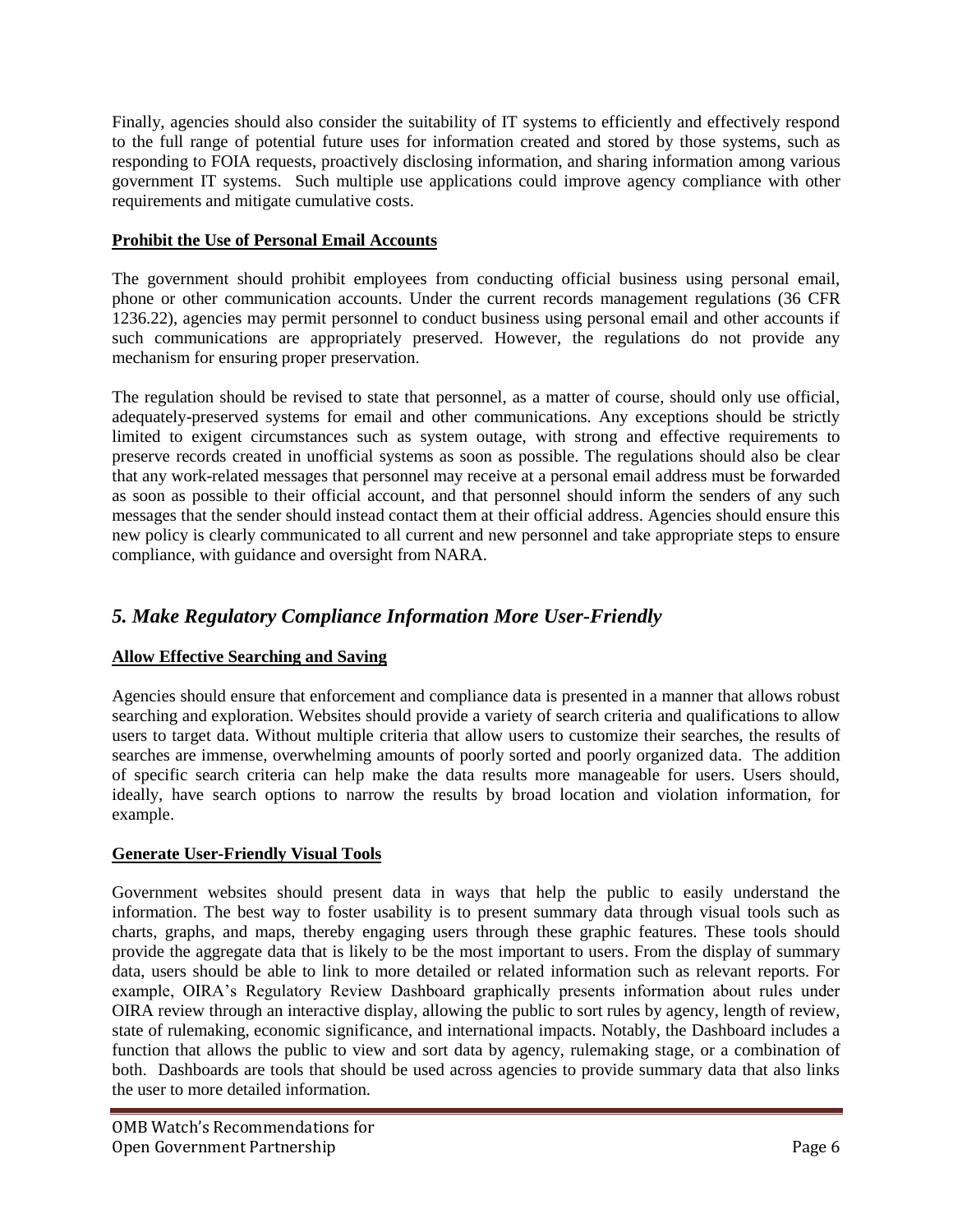## **Create Data Dictionaries**

Non-technical users should be able to understand what the results of data searches mean. Since so many data sets are written in jargon and technical language, each website should contain a data dictionary explaining the terms and data metrics used by each agency that would help users comprehend and interpret the information.

## **Solicit Input from Users**

The data provided through agency websites should be responsive to the public's concerns. To have the data serve some meaningful purpose, agencies should seek input from user communities about what data sets are most valuable and what methods of presentation would be most useful. Ultimately, users should be able to identify trends in enforcement and compliance within an agency as well as across agencies.

## **Facilitate Reuse**

Agencies should facilitate reuse of their compliance information. Data should be downloadable in a variety of formats, including bulk downloads in open, machine-readable formats. Agencies should make that regulatory compliance datasets available on Data.gov to improve findability. Where possible, agencies should offer APIs to facilitate use of their data by external web services. Agencies should explore opportunities to utilize common identifiers and data formats to facilitate mash-ups.

# *6. Promote Corporate Accountability with Better Disclosure*

## **Establish a Unique Entity Identifier for Corporate Entities**

As the government discloses more and more data, the lack of a consistent entity identification system prevents the public from linking the various datasets and performing more robust analysis. This barrier significantly limits the usefulness of the extensive disclosure efforts done by individual agencies. Being able to track entities across different datasets would be especially useful for evaluating the compliance and reporting of entities that received federal funds.

However, tracing the flow of funds from request to expenditure to reporting requires that multiple systems recognize a given entity throughout the process; that is, that the Acme, Inc. that received a federal contract last year is the same Acme, Inc. that appears in EPA's Toxic Releases Inventory. Furthermore, assessing the total amount of federal funds that an entity has ever received requires that systems recognize that unique entity in every instance it is involved in the federal spending process. Because data are housed in many disparate locations and in different systems, the ability to link these data sets is essential, but currently problematic, to federal spending transparency.

The importance of a "unique corporate identifier" extends beyond USAspending.gov. Implementing a single system to identify entities across all federal data would allow stakeholders within and outside government to link recipients of federal contracting dollars to contractor performance reviews to campaign donations to lobbying activity to environmental impacts and to workplace and consumer safety records. By linking these disparate data sets, citizens and governmental actors could increase the accountability of contractors and government alike.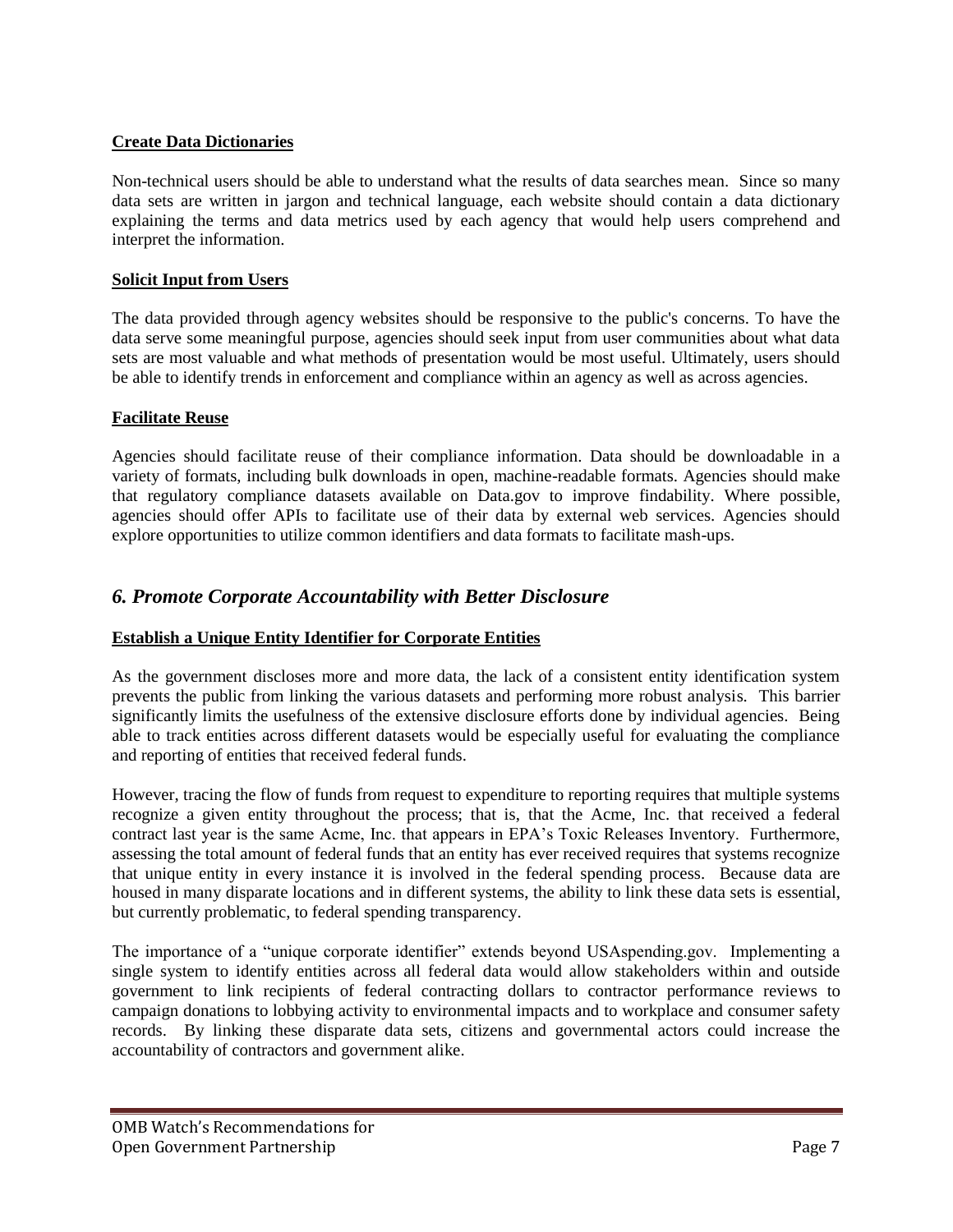Currently, the federal government utilizes the Dun & Bradstreet Universal Numbering System (DUNS) to uniquely identify companies doing business with it. Theoretically, with an entity's DUNS number, one could trace its entire federal grant and contract history, but access to the system is expensive. Moreover, because it is privately owned, and is essentially enclosed in a "black box," the system is not subject to the usual transparency requirements, including Freedom of Information Act requests, which leads to questions about its accuracy and comprehensiveness.

Moreover, the DUNS system being used with USAspending.gov cannot provide good historical information on corporate ownership; when a parent company divests itself of one of its subdivisions, the connection between parent and subsidiary disappears. For example, because Halliburton sold off a subsidiary, KBR, in 2007, billions of dollars of Iraq War contracts awarded to Halliburton no longer appear as having been awarded to the company in USAspending.gov.

The DUNS data remains locked in Dun & Bradstreet's data systems – a private service – so if the government's contract is not renewed or not properly negotiated, the federal government could suddenly find itself without a system for identifying contractors. The government needs to develop its own corporate identification system rather than remain dependent on a private system that isn't designed to do what the government needs it to do.

## **Publish Full Descriptions of the Work Done Under Any Government Contract**

Without being able to read the full text of a contract or grant agreement between the federal government and a private entity, it's difficult to determine what the government is supposed to be getting for what it spends or to hold agencies accountable for maximizing taxpayer value. Commercial-grade websites can run from thousands of dollars to millions of dollars with price being determined by multiple factors, including site functionality, scale, and time to market. Seeing only that the government has contracted with a vendor to build a website leaves many questions unanswered.

For example, when the Recovery Board contracted with Smartronix, Inc. to build a website that was supposed to provide the greatest federal spending transparency to date, the only description of the \$18 million contract was: "American Recovery and Reinvestment Act Project."

To date, the only way for someone to get a contract document is to file a FOIA request. However, this then requires a review of each contract requested to identify and redact any confidential business information (CBI) or other nonreleasable information before disclosing the contract. If, instead, contracts were submitted to the contracting agency electronically, the contractors could electronically segregate CBI from non-CBI information. Although over-redaction would be a likely initial problem, having significant portions of all agency contracts online would, nonetheless, be a step forward. Should stakeholders believe that some information was not properly redacted, a FOIA-like review process could then be initiated.

## **Disclose Contractor Lobbying Activities**

Current law requires registered lobbyists who lobby executive branch officials to influence the awarding of federal funds to complete a disclosure document known as SF-LLL. Today, that form is paper-based and remains in filing cabinets within the federal agencies, subject to release via FOIA requests.

The SF-LLL form should be converted to an online version, and lobbyists should go to a web site to enter the information. A new SF-LLL should be filed for each communication that involves attempts to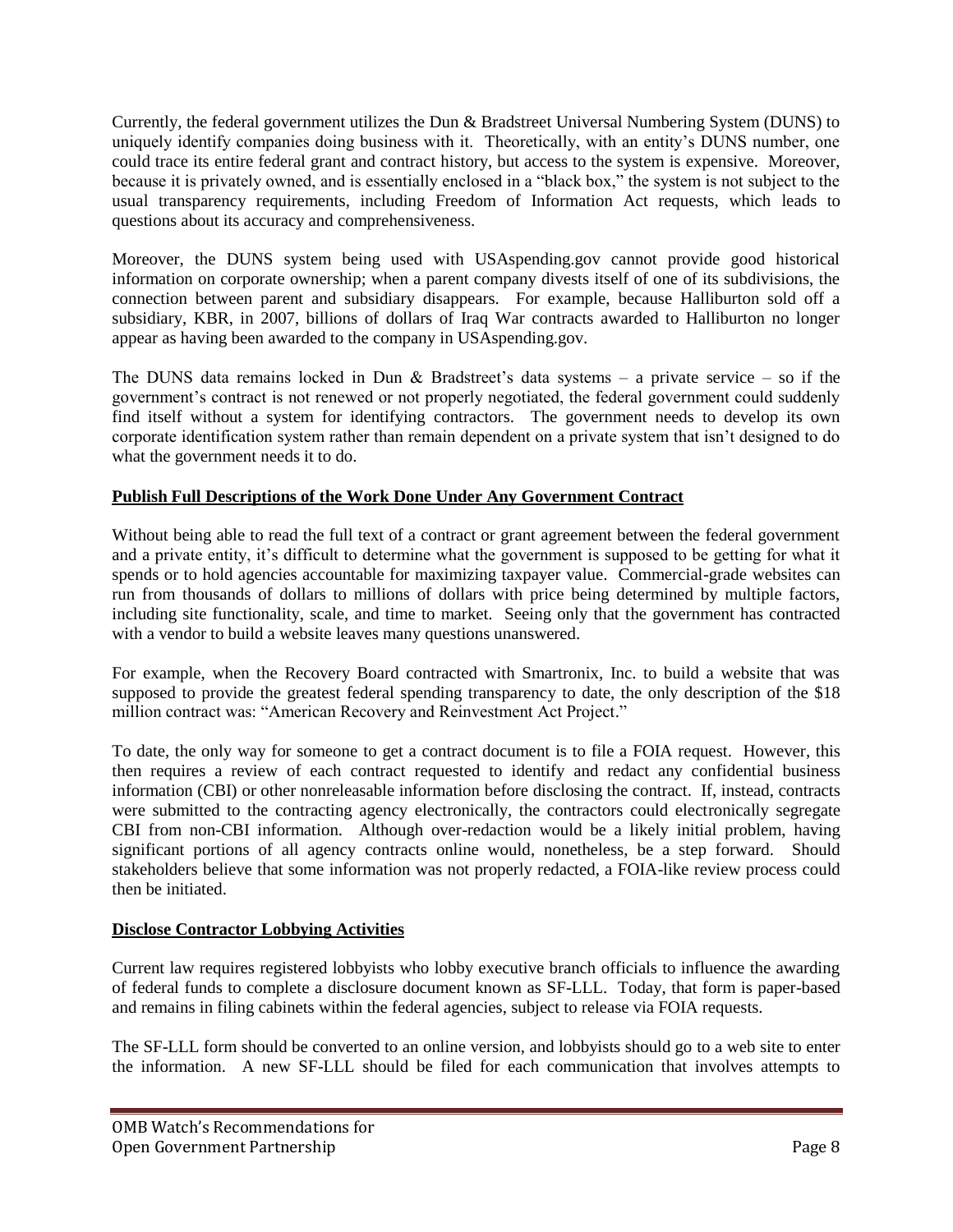influence future awards. Forms should be completed within 72 hours of the communication and made available to the public in a searchable format on the Internet within 24 hours of their completion.

In addition to the information currently required on the SF-LLL form, more data elements should be collected. The most important pieces of information include: (a) date and time of meeting, including meeting number (meeting number should be automatically generated when the form is filled out); (b) full name, address, and DUNS number of the entity being represented (along with the parent company) and (c) the agent representing the entity; (d) the congressional district of the entity and agent (congressional district should also automatically fill in based on information entered into the address line); (e) the federal award identifier for the current contract, grant, or other form of financial assistance, which should include the name of the federal agency that provided the award and the name or description of the federal award; and (f) information about the communication to influence future awards, including the name of the federal agency, the people involved in the meeting, the name or description of the federal program being discussed, including any identifying codes, such as RFP numbers, contract number, CDFA, etc., and a brief summary of the meeting.

Government employees should have to log communications. An efficient approach is to require government employees to file an online report immediately when they are involved in communications with those outside of government who are trying to influence federal spending. This online report could be short and trigger a notice to the non-governmental participants to complete a more detailed SF-LLL about the communication.

## **Disclose Contractor Campaign Contributions**

Campaign contributions are seen as another potential vehicle for influence over government decisions; therefore, they are vulnerable to misuse. Transparency can reduce the possibilities of pay-to-play deals for government contracts and increase public trust in government contracting. Any entity bidding for a government contract should disclose political contributions to federal candidates or parties made within the past two years that, in aggregate, exceed \$5,000. The disclosure should include contributions made by the entity's directors and officers as well as its affiliates and subsidiaries.

In addition, the disclosure should include contributions made by a prospective contractor to third parties "with the intention or reasonable expectation" that those parties would use the money to make independent expenditures that support or oppose a candidate for federal office or electioneering communications (e.g., paid ads) that refer to a federal candidate. This would mean that donors to certain nonprofit groups that are allowed to engage in electioneering  $(501(c)(4)$  organizations, unions, and trade associations, for example, would be disclosed.

The disclosed information should be posted on Data.gov in a "searchable, sortable, downloadable and machine readable format." The public needs to know who is giving how much to which candidates, and no person or corporation should be allowed to hide behind a shroud of secrecy and prevent the people from seeing who is trying to influence government and policymaking through political contributions. Such secrecy seriously damages the American people's trust in their government.

#### **Disclose All Communications Designed to Influence Rulemaking**

To prevent undue corporate influence in the rule-making that establishes and protects environmental and public safety standards, the administration should direct agencies and the Office of Information and Regulatory Affairs (OIRA) to disclose communications, both from the public and as well as between agencies, regarding a rule as part of the rulemaking docket. This disclosure could include copies of